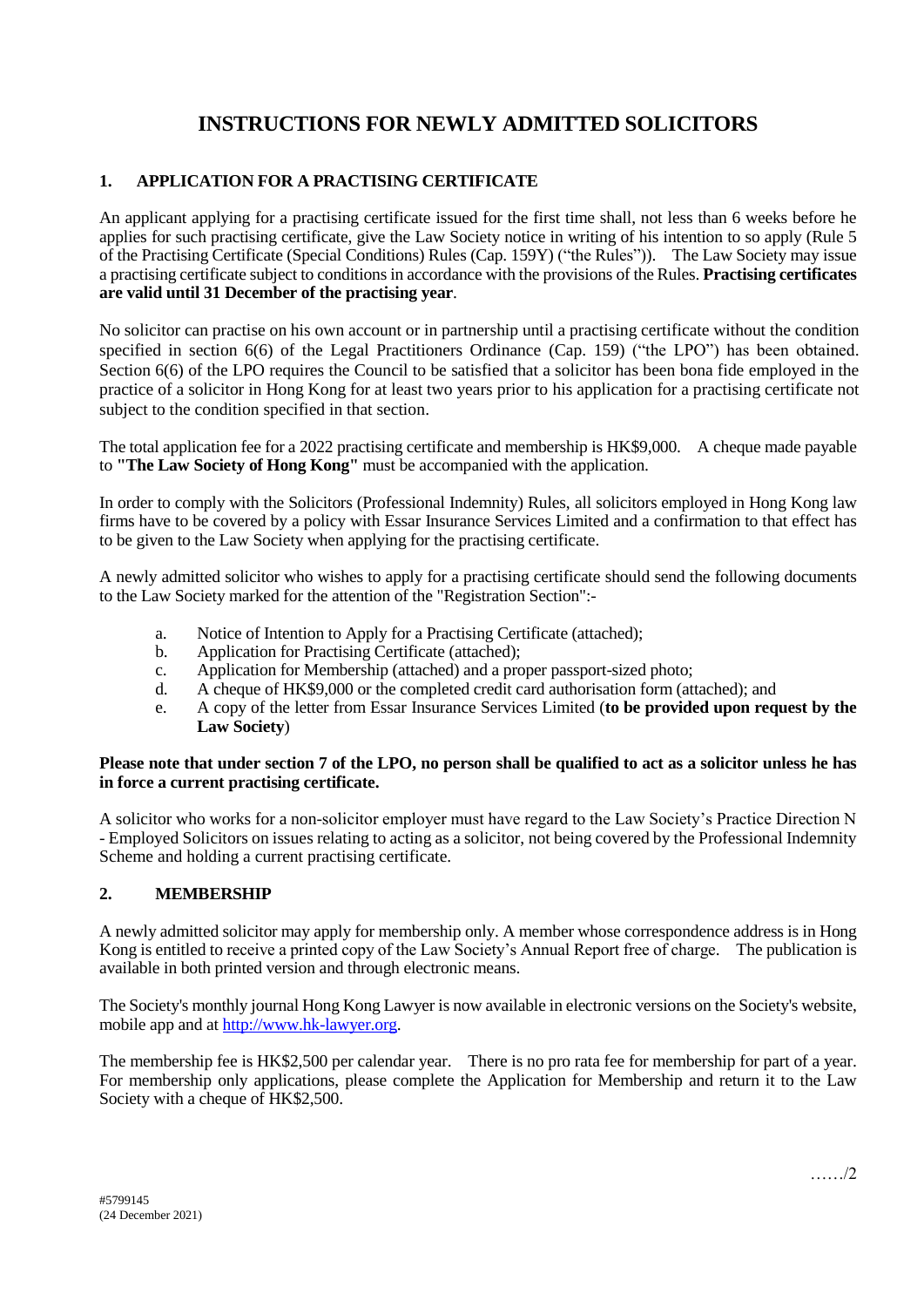## **3. MEMBERSHIP CARD**

No extra fee will be charged for issuing the membership card unless it is for replacement of a lost or damaged card.

## **4. CONTINUING PROFESSIONAL DEVELOPMENT ("CPD") SCHEME**

The CPD Scheme ("Scheme") applies to all trainee solicitors and all solicitors (with practising certificates). The Scheme operates on a yearly basis (called "the practice year" under the CPD Rules), that is, from 1 November to 31 October.

A solicitor holding a current practising certificate is subject to the CPD requirement. The Scheme requires that 15 CPD accreditation points shall be obtained in each CPD practice year (where he holds a practising certificate for the entire CPD practice year) or a pro-rata of such points in accordance with the guidelines set out in the **Mandatory CPD Information Package** ("CPD Information Package") (where he holds a practising certificate for part of the relevant CPD practice year). Failure to comply with the requirements of the CPD Scheme may result in the suspension or cancellation of the practising certificate.

Should circumstances in rule 9 of the Continuing Professional Development Rules, Cap. 159W ("CPD Rules") arise and a suspension from the operation of the CPD Scheme needs to be sought, a solicitor should contact the Assistant Director, Professional Development at the Law Society as he is required under rule 9 of the CPD Rules to make an application for a suspension from the operation of the Scheme.

In exceptional circumstances, the Law Society may grant an exemption from the Scheme pursuant to rule 8 of the CPD Rules.

Please refer to the CPD Information Package for details about suspension and exemption from the Scheme.

**A Mandatory CPD Training Record** is available only in soft copies to trainee solicitors and solicitors under the CPD Scheme and it can be downloaded from the Law Society's website. The CPD Information Package sets out the requirements in connection with maintenance of the Training Record.

More information regarding the Scheme is contained in the CPD Information Package which is posted on the Society's website.

### **5. RISK MANAGEMENT EDUCATION ("RME") PROGRAMME**

The Legal Practitioners (Risk Management Education) Rules, Cap. 159Z ("RME Rules") apply to all solicitors, registered foreign lawyers and trainee solicitors working in a Hong Kong law firm.

A person to whom the RME Rules apply shall be required to complete a core programme before the expiry of the practice year in which the RME Rules first apply to him and which is not an exempted practice year, and thereafter, to attend at least 3 hours of elective courses each year or failing which, attend at least 6 hours of elective courses within the first and second succeeding practice years.

A practice year for the purposes of the RME Rules means a period of 12 months commencing on 1 November and ending on 31 October the following year.

The details of the RME Programme are set out in the **RME Information Package** which is posted on the Law Society's website.

……/3